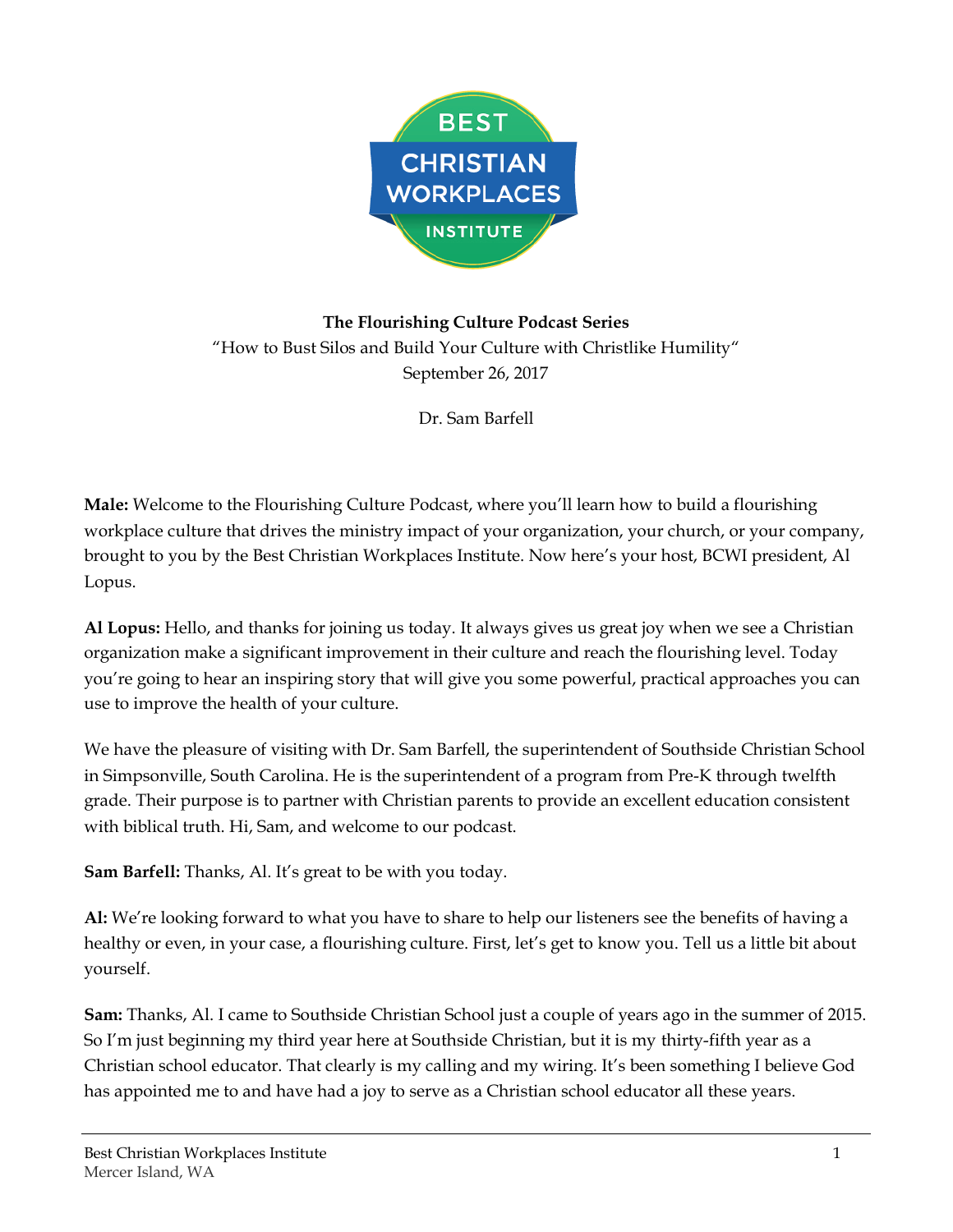Before coming to Southside Christian, I served eight years with ACSI, which is the Association of Christian Schools International. There were several things about Southside Christian that drew me here. One was the reputation the school had. Second was the school understood its vital role as a Christian school in spiritual formation, the commitment to academic excellence, and a strong administrative team.

One of the most important things for me was a strong and disciplined board who understood their role and leads our school through policy governance. It's just been a great relationship. I'm really convinced, Al, I have the best job on the planet. Just the staff, the faculty, the kids, the families, the board I get to work for, and the impact we're trying to have for Christ and his kingdom… I'm excited to be at Southside Christian School.

**Al:** How many students do you have in your program, Sam?

**Sam:** Well, I happen to know that. School just started a couple of weeks ago, and we have 1,064 kids in our school (early education through twelfth grade).

**Al:** As you settled into your role, Sam, what key need, challenge, or opportunity were you facing in culture, and what did you set out to achieve?

**Sam:** Yeah, that's a great question. When I came here and through the process of interviewing, leaving ACSI, and interviewing at several schools across the country, I saw Southside Christian as quite a strong school with a strong and vibrant culture both in the student body and among the 200 employees. But being new coming in to lead this great school, I did want to formally asses that culture. I've learned over the years, Al, to love data. Data is just a great friend that always is able to inform and help decisions.

Being familiar with the Best Christian Workplace Institute through my years at ACSI, I knew who to go to to help me get the data I wanted in formally assessing the culture here at Southside Christian. Our first year score… We took that BCWI survey in March of my first year (so toward the end of the year). That first score was 4.05. The good news is we made it across that barrier of that 4, but we just barely made it. I recognized immediately that even though we are a strong culture, there is clearly room we can do and should do much better.

**Al:** Sam, what did the engagement survey actually reveal about the specific areas in your culture you needed or wanted to improve?

**Sam:** Yeah, one thing that came to the surface was one particular facet of our program and the people who spoke to that and serve in that specific program. It just became very clear that there was a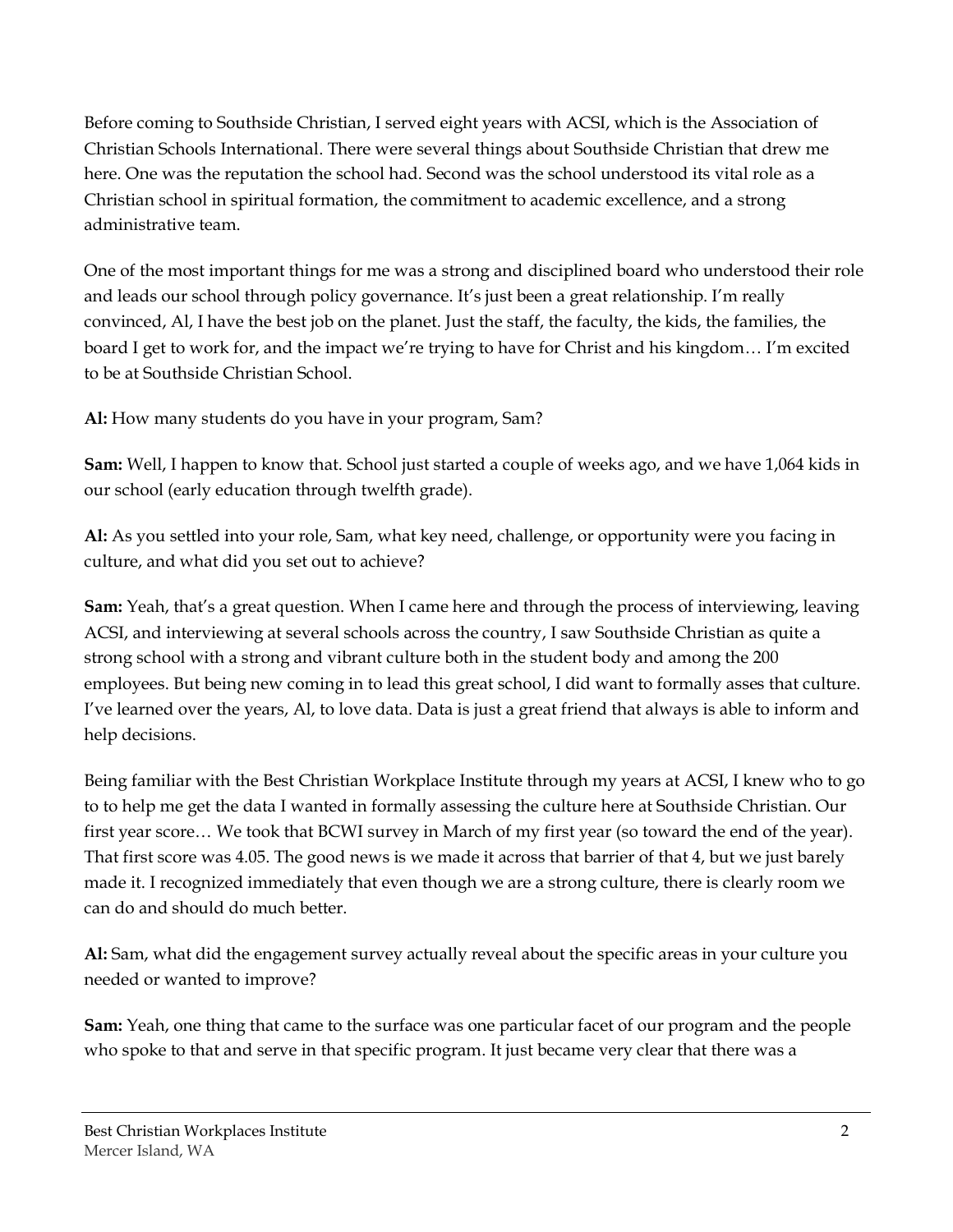challenge there. They spoke honestly in that survey and just gave great information so I could get a handle on what the nature of that problem was and the nature of that challenge.

Another issue is we're an early education through twelfth grade school, so we have three schools within our system. We're all on one campus but three schools (early education school, lower school, and upper school). One of the problems was we were operating in silos, and we needed to be one unified school system. That was another challenge we saw as well.

**Al:** What you're saying is not only was the survey able to help you get a gauge for the overall school, but also actually you were able to kind of x-ray into specific areas?

**Sam:** No question! I mean, the amount of data we received and the benchmark data from other Christian organizations and other Christian schools, there was just a wealth of data we were able to mine and clearly gave us some strong direction. Then through the process of the consultation with your staff, Al, with Giselle, she just did an amazing job of walking us through that data, helping us interpret it, and then helping us prioritize it.

**Al:** Yeah, that's great. You know, behind successful organizations like yours, we find healthy to flourishing cultures. Behind every healthy culture, it's an intentional, well-thought-out strategy that engages its people. It doesn't happen by accident. You really took the feedback from your employees very seriously, and I know that through further discussions. You developed a strategy. Give us an example of an action step you took to help to improve the culture even from this 4.05, this healthy position.

**Sam:** Yes! So the first thing we did was just to report back to the employees. The survey was a new thing for us, so there were some people who were a little unsure about taking a survey, even though we told them it was anonymous, and it's a third-party organization of people we've contracted with, the Best Christian Workplace Institute. We tried to talk through and explain to them why we were doing this survey and what we were going to do with the data.

Then once the report came back to us… I have the privilege of meeting with all of our employees once a month. Obviously they meet in departmental meetings regularly, but once a month, I get all of them. One of the first things I did was give them a summary or an executive overview of that report and identified what our overall score was and what our top 10 things were they said about working here and then our bottom 10.

Then I just made a public commitment to our faculty and our staff that we as leaders (our administrative council here) would act on what they told us. We would take it seriously, and we would begin the process of trying to understand what all the data said and then act appropriately. Our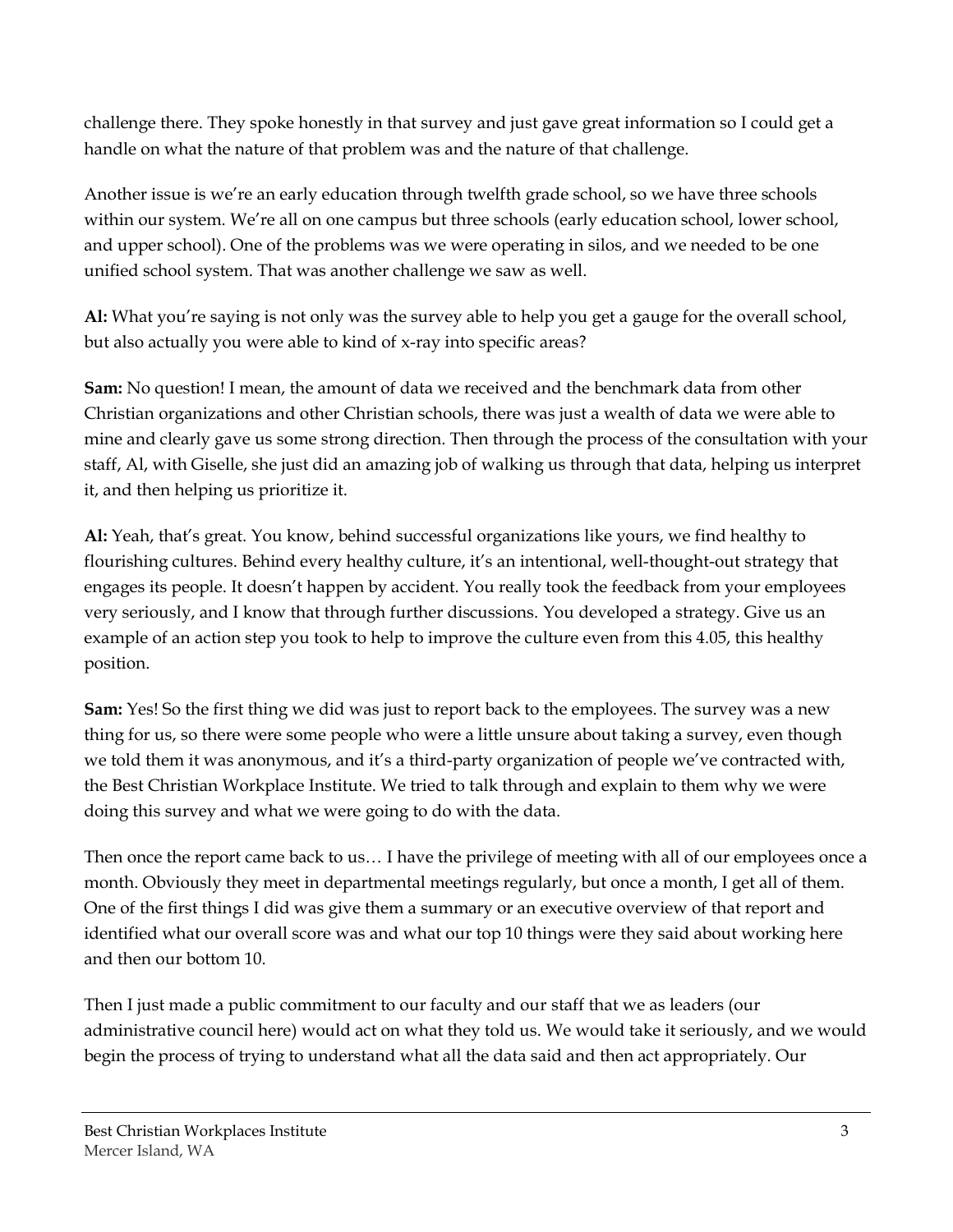administrative team then (with the help of Giselle, our consultant with BCWI) focused on four specific areas.

In each department head… That would be our three principals, and then we have a director of HR, director of operations, director of advancement, and director of athletics. Each department head then began absorbing that data and then developing departmental goals for their staff for their area. We just used the BCWI tool provided for us and began to itemize action planning. That planning took place within the departments, but then we came back together as an administrative team and just kept working on that till we developed those areas, those priorities, and those goals together as a team.

**Al:** You already started off in a good position. You did all of this work, and then you surveyed again. *Boom!* The results speak for themselves: a 21-point increase, which is really an outstanding increase the year after. That took you to a flourishing level. I'll bet then that you have another example or an action step as part of your strategy that really engaged your employees and improved the health of your culture over that short period of time.

**Sam:** Yes. I sure do. You know, our administrative team together developed what we called our four initiatives from the BCWI survey. Those were just the top things we wanted to focus on. It's possible to focus on so many things, you don't do *any* of those well. So we determined we wanted to take the top three or four (and we identified four) we began to work on.

I spoke about it publicly to all of the employees each time I had that opportunity to speak to them, but part of each department head's normal meetings now was talking about, "Here are the goals we're developing." They allowed the employees to speak into those goals and then brought it up the next week. "Here's the progress we've made, and here are some changes we've made." We just began to talk about it.

Then, again, once I had the opportunity each month to report back the progress of all those goals and next steps, I did that in the context of our all-employee meeting. The outcome of that was we just talked about it a lot. We just were very transparent about it. "We are trying to improve. We want to improve. We're going to take this survey again next year to see how well we're doing."

Like you said, the results speak for themselves. I was just really encouraged to see we (I call it) "moved the needle" on that survey, a 21-point increase. You've shared with me and Giselle has shared with me, that's pretty significant. I'm just really grateful and thrilled our employees responded that way.

**Al:** Well, we're thrilled to see a .10 increase. This was double what we'd oftentimes see as good progress. That really is fantastic! You know, all the action planning took time, Sam, and time away from everyday work and running a school. Education is an intense business. Teachers are in the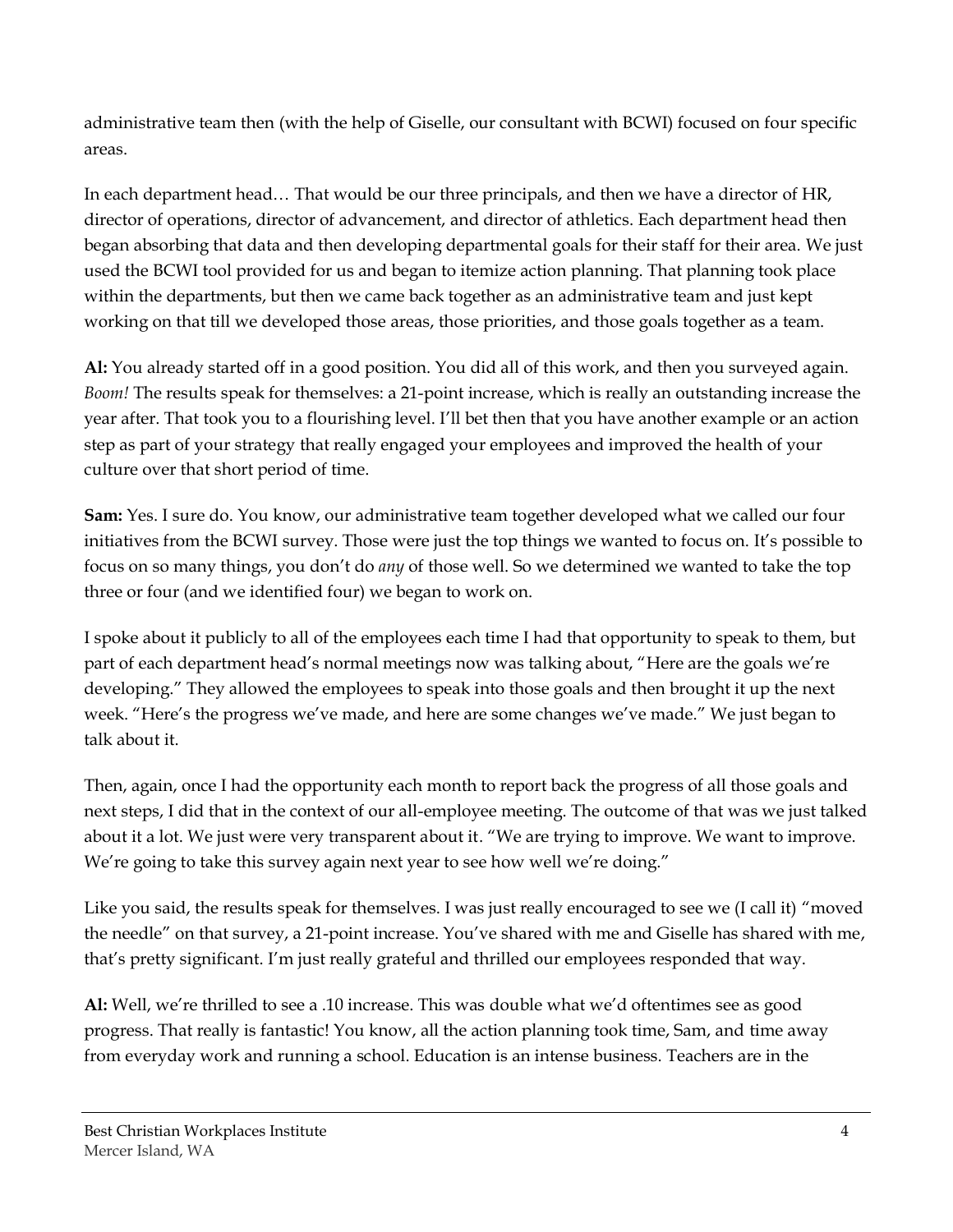classroom. Students need to be supervised. What would you say to people on the fence about spending so much concentrated time and action planning on a departmental level much like you've described?

**Sam:** Well, I guess what I would say is, "Why *wouldn't* you?" Then let me unpack that a little bit. I have just become a fan of reading about leadership and learning from other leaders. One of the authors I've become fond over the years is a guy named Patrick Lencioni. I'm sure you've heard of Patrick Lencioni.

In his book, *The Advantage*, he says this: "The single greatest advantage any company can achieve is organizational health. Yet it is ignored by most leaders even though it is simple, free, and available to anyone who wants it." I would just challenge anyone listening to this that (with the words of Patrick Lencioni) organizational health is attainable. It's free. It doesn't cost anything. It's simple, and it's available. Why *wouldn't* you do it? We just kind of thought it through from that perspective as well.

Another guy I've become very fond of is Dr. Henry Cloud. As a matter of fact, at my years at ACSI, I had the opportunity to meet Dr. Cloud and spend 36 hours with him. I was responsible to put together an international leadership event through ACSI. The last one I was able to do before coming here to Southside Christian, Dr. Henry Cloud was our featured speaker.

He basically taught from his book called *Boundaries for Leaders.* That 36-hour time with Dr. Cloud both listening to his teaching but then getting him back and forth to the airport, eating meals with him, was just such an insightful time. I just really relished that. One of the things he said in his book is, "In the end, as a leader, you are always going to get a combination of two things: what you create and what you allow."

He talks about a person who he mentored who came to that realization that the culture of his organization or his ministry, he is responsible for. This gentleman used the term, "I just realized I'm ridiculously in charge!" Dr. Cloud tells that story, and I just remember those words: "I'm ridiculously in charge!"

What that means is the culture here at Southside Christian School is going to be either what I create (or what I *cause* to create) or what I allow. The BCWI Employee Engagement Survey, again, gave me the data to make the decisions and to set that as a priority to achieve, maintain, and keep working at organizational health.

I would also say, Al, it's not one of those things you can just take a survey one time and say, "Okay, we did that." It's a sustained effort and a sustained priority over time. That's what communicates to the employees, "We're taking this seriously, and we want our organizational health to be very strong."

**Al:** You know, that's interesting you say that. We've just done a podcast (we've listened to it) from the president of the Christian and Missionary Alliance, John Stumbo. He describes every leader as a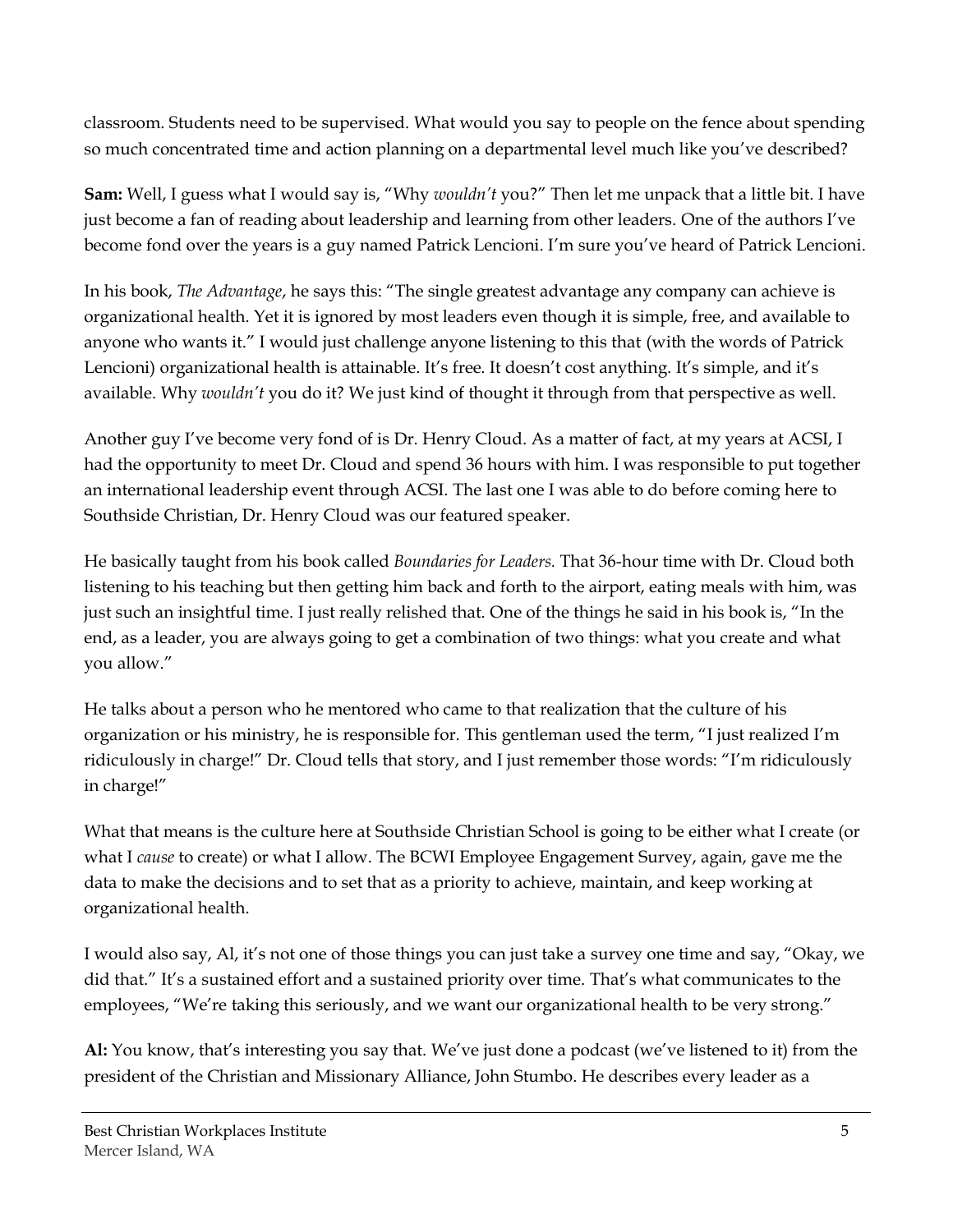cultural architect. That's what you're saying Dr. Cloud was suggesting. You're ridiculously in charge, but you're the cultural architect whether you intentionally focus on it or not. That's great insight.

**Sam:** I just wrote that down, Al. Cultural architect. I love that idea!

**Al:** Yeah, I think that is a great thing we could really promote and think about as leaders in the Christian context. You know, Sam, a big question is, how is it that you really helped grow the health of your culture, and how is it impacting Southside Christian School's mission effectiveness? For example, you know, what's one of the best outcomes your workplace culture has had on the school itself and the quality of the education you're providing?

**Sam:** Yeah, that's a great question, Al, and I'm going to refer back to the latest survey we just did last spring. In the executive summary there, there's a section that identifies any area or any question in the survey that we increase .50 or above. I was really encouraged to see that the five areas we increased, you know, half a point or more are these: "Leaders in an organization explain the reasons behind their major decisions." We really worked at that so no one thought we were making a decision in a closet, in a vacuum. We talked about those decisions and the rationale behind those decisions.

The next one was, "My organization acts on the suggestions of our staff employees," and I said, "Woohoo!" They actually felt that and experienced it. That went up .51. Then, "A high level of trust between leaders and the employees in my organization" again went up .51. Here's a group of people, choice servants of God, who were saying, "Hey, we trust our leadership and our leadership team."

Then, "In my organization, there is generally good teamwork across the departments." That went up five points as well. Those things are really encouraging, as well as the things the survey identified as our top 10 areas. Several of those were linked to the leadership team here, the good camaraderie we've developed, and the trust we've developed by simply asking our employees, "How can we make this a better place?"

**Al:** I trust you're enjoying our podcast. We'll be right back after this brief word about a valuable tool that can pinpoint the true, measurable health of your culture.

**Male:** What if you could get an upper hand on unwanted turnover, relationship conflicts, struggling morale, and unproductive staff, and at the same time increase the effectiveness and impact of your organization? You can with the Best Christian Workplace's Employee Engagement Survey. This popular, proven resource pinpoints the true health of your workplace culture and ways to improve it.

You'll get a detailed breakout summary of the eight essential ways your culture and your organization can flourish, all from a principled, practical, faith-based approach that works. Join the more than 800 satisfied organizations, churches, and Christian-owned businesses who have said yes. Sign up online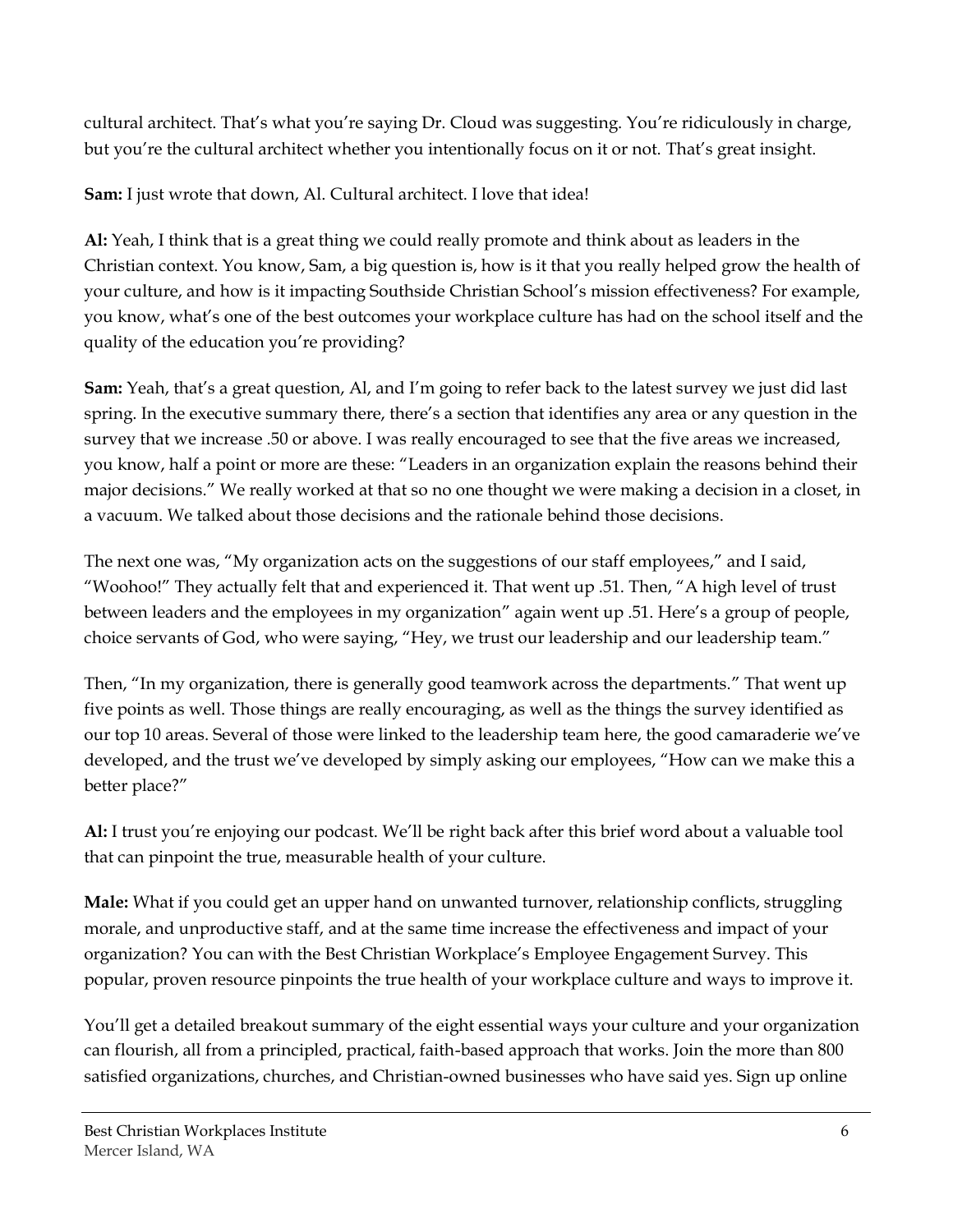today at [bcwinstitute.org.](http://bcwinstitute.org/) The Best Christian Workplace's Employee Engagement Survey. It's your first important step on the road to a flourishing culture.

**Al:** All right. Now let's hear more from today's guest. You know, Sam, you mentioned four areas you really worked on after that first survey that helped really launch this improvement. I'll bet they had a lot to do with acting on suggestions, communicating, building trust, and building teamwork. You already had mentioned you felt like there were three different schools, not one school system. What were those four initiatives? Do you remember off the top of your head?

**Sam:** I sure do! Those four initiatives we worked through last year… The first one was unity among the three schools/transition of leadership. The transition of leadership came in that two of our three principals retired, so two of the three principals were new, as well as a new superintendent who had just been here one year. So clearly the transition of leadership can be a disconcerting thing for employees when it's that large. We just talked about that. That was the first one (unity among the schools and transition of leadership).

The second one was what we called a sustainable strategy: meeting the needs of the students and the families we serve. The third one was life-giving work, compensation, using my skills and my spiritual gifts. The whole idea of compensation, being called, using my skills, and using my spiritual gifts in the appropriate places. It's kind of the idea of, "We're all on the right bus committed to Christian schooling, but are we each in the right seat?"

Then the fourth one was the healthy communications, seeking and implementing suggestions from staff and encouragement to be innovative. Those were the four areas we talked about that each department set specific goals, and we worked through and just included all of the employees in that process.

**Al:** Just listening to you talk about that, not only did the survey help identify those strategies but also then once you implemented them, those were the improvements you saw. Funny how that works, right?

**Sam:** It *is* funny how that works. Another just personal, anecdotal story is school just started a few weeks ago here. We go through something in the school called "in-service." You know, the teachers all come back, and we have meetings. We get our rooms prepped, you know, a week or so before the students arrive.

Then right after school started, I bumped into one our teachers. She just stopped and said, "Thank you so much for listening to the concerns and perspective of all the employees!" She mentioned something very specific. She said, "You know, we've always needed separate adult facilities (bathrooms) for the faculty and staff. Finally you guys did that!"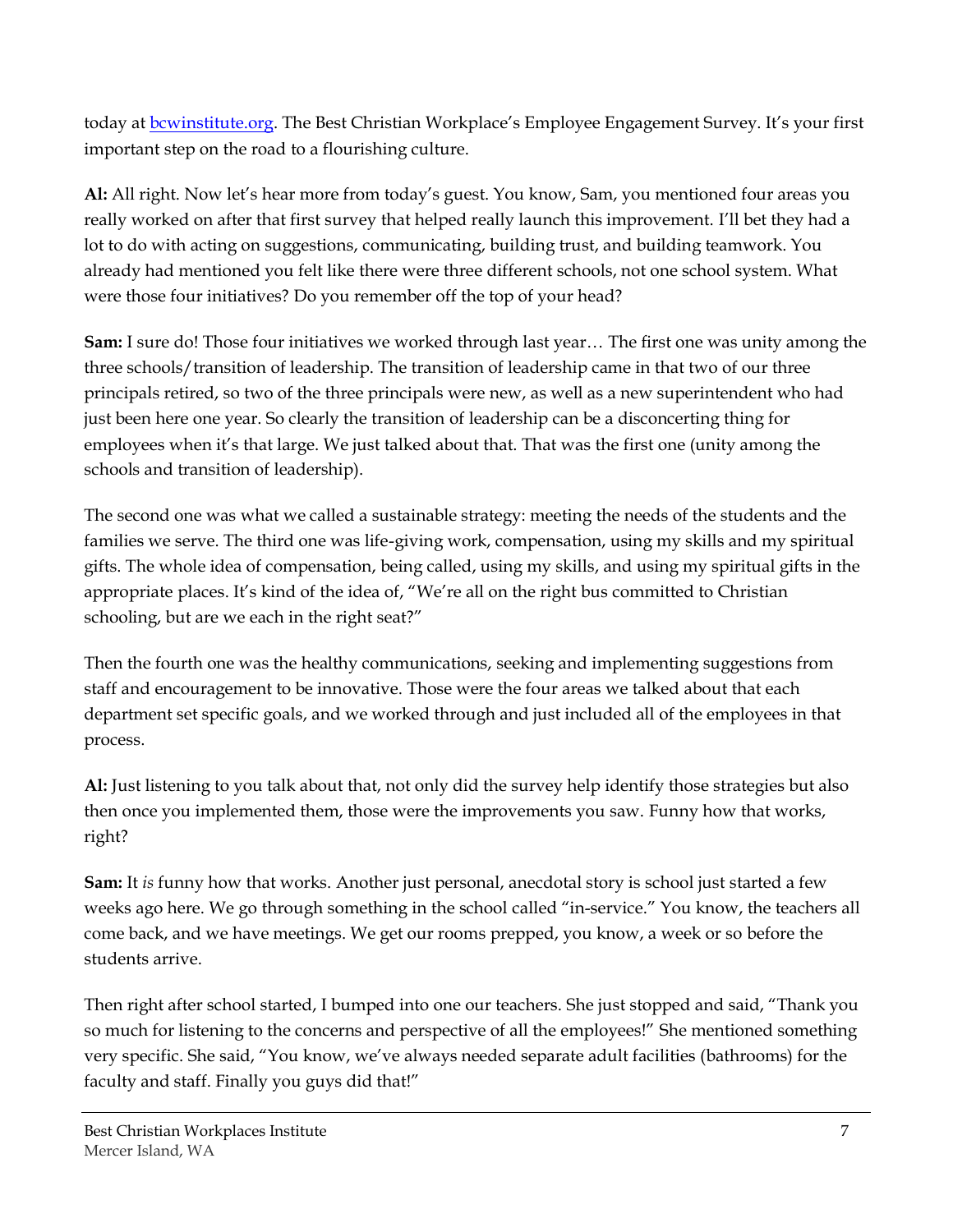It was interesting. I had to chuckle. I wasn't even involved in that decision. I didn't even know it had happened, but yet her department head (her upper school principal) made that choice based on input from the faculty. Here was an employee giving me credit for it and just loving she connected those dots that, "We now have a separate adult facility we don't have to share with students. Boy, you've listened. Thank you!" I chuckled because I wasn't even a part of that decision, didn't even know it had happened!

**Al:** Wow! Isn't that great? Yeah! That's an example of how you just created the culture. Back to the cultural architect part, you created the culture. You wanted to have healthy communication. You communicated that. You wanted to listen to faculty and staff recommendations and *boom!* This stuff happens. Wow! That's a great example, Sam.

You know, when you look back at your 10 strengths as a culture you've mentioned, certainly in our terminology, inspirational leadership is a major theme. Your staff confirmed there are high levels of trust, and leadership is humble and transparent when it comes to being effective leaders and managers. Give us a picture of a person or a story of how growing humility and transparency in your leaders has resulted in greater trust. Perhaps a story of a person whose humility and transparency has inspired you!

**Sam:** Well, I don't know if I have a specific story like *that* that I can share, but I have one that is certainly related to that of being transparent and humble. I think that does reflect our leadership team here. One of the things we decided to do as a team last year is work though a leadership book each year. The book we chose as a team (our leadership team at Southside Christian) was to read and study the book called *Leading with a Limp*, by Dr. Dan Allender.

Each month when we get together, we carve out a time where we review the reading of that book and how it applies to our leadership personally, who we are in Christ as leaders, and how it actually flushes itself out in our leadership. We literally talked about, prayed about, and grew together in being transparent with our faults and leading from a point of humility.

I think that's just an expression of our team's heart. Sometimes leaders can come across in a way that's less than humble, and it might be part of a personality thing where many leaders are a high D type personality. "We make decisions quickly and move on." It might not necessarily be a lack of humility as much as just moving and getting things done that some people receive it as something less than humble. But the point I'm making is we as a team talked about that, prayed about that, sought to be humble, and to lead by serving the people God has called us to lead.

Maybe another example of that is one of our principals (our new upper school principal who is over our middle and high school) adopted kind of a slogan for his team (the upper school team). He talked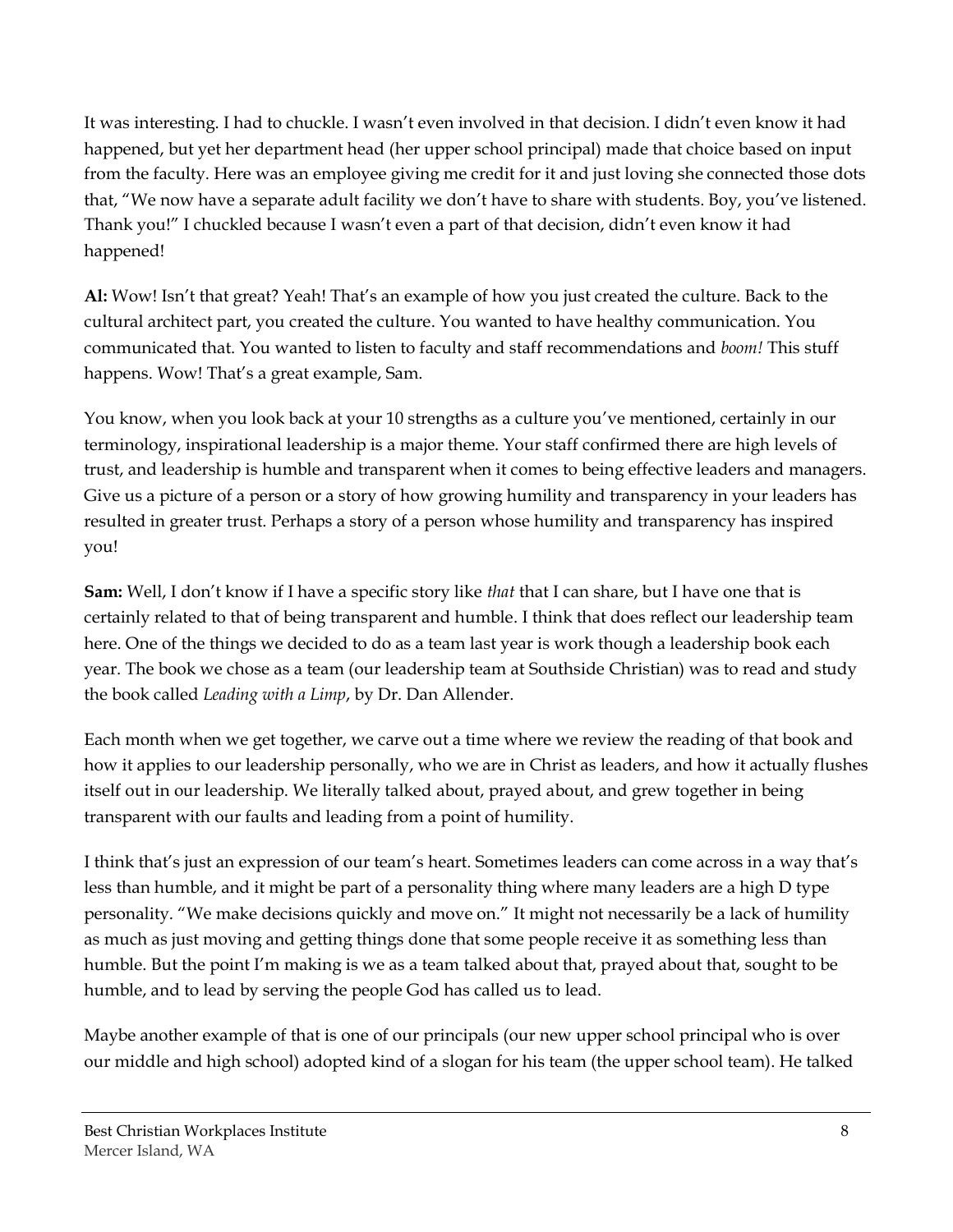about it. He put it on his wall and even did some artwork they all participated in together (I'm talking about the employees). The slogan was, "Broken together, stronger together."

I just think that kind of summarizes the heart of our leadership here. It's that, yeah, we are in a position that we have to make decisions, and we're called upon to lead. But we're in this thing together. We're broken together, but we're also better together. That is just I think a beautiful picture of the body of Christ when it's functioning as it should. I just thought that was a great strategy for one of our leaders here with his team.

**Al:** Yeah, and that even gets at breaking down silos because it talks about being together. We're all one. We're all similar. We're broken together. We're strong together. That's great. On another note, you mentioned as you were working with Giselle Jenkins (one of our colleagues), after the initial staff engagement survey, you then decided to go ahead and do a 360 with your key leaders. Tell us about that a little bit, Sam.

**Sam:** Yeah, sure did. Again, being familiar with that tool, that tool (the 360 evaluation instrument) was the thing that caused me to reach out to BCWI in the first place. I needed that for my administrative team, and I wanted my administrative team to be able to participate in that and for my own evaluation the board gives to me.

I felt like, "If I'm going to do it with them, I want the board to do it for me," which is exactly what happened. When we took that 360 leadership evaluation, each of our administrative team did that, so each of the people who served underneath them in the organizational structure was able to speak into that. It was so helpful! It was insightful for me trying to lead as a new leader here, trying to lead a very strong administrative team. It identified areas individually that individual needed to work on (and that was true for all of us, including myself when I went through that with my board).

One other thing it did is it really gave me some data that I sensed was there but was just having a hard time getting a handle on it until I got the results of the 360 and was able to talk and dialogue very honestly and openly with one of our leaders about this area. Transformative change happened as a result of that. It was a highly valuable tool.

**Al:** Yeah, as you said earlier, that's another use of data and how that helped you get a real head start on the work you were doing. As we conclude our time, Sam, when you think about what's meant most to you in improving your culture, what one thing would you say to your fellow Christian leaders about the cultural journey you've been on at Southside Christian School?

**Sam:** Again, I came into a strong school and a strong organization with good organizational health to start with. My first year here, one of the things I did… I get to lead faculty devotions every Friday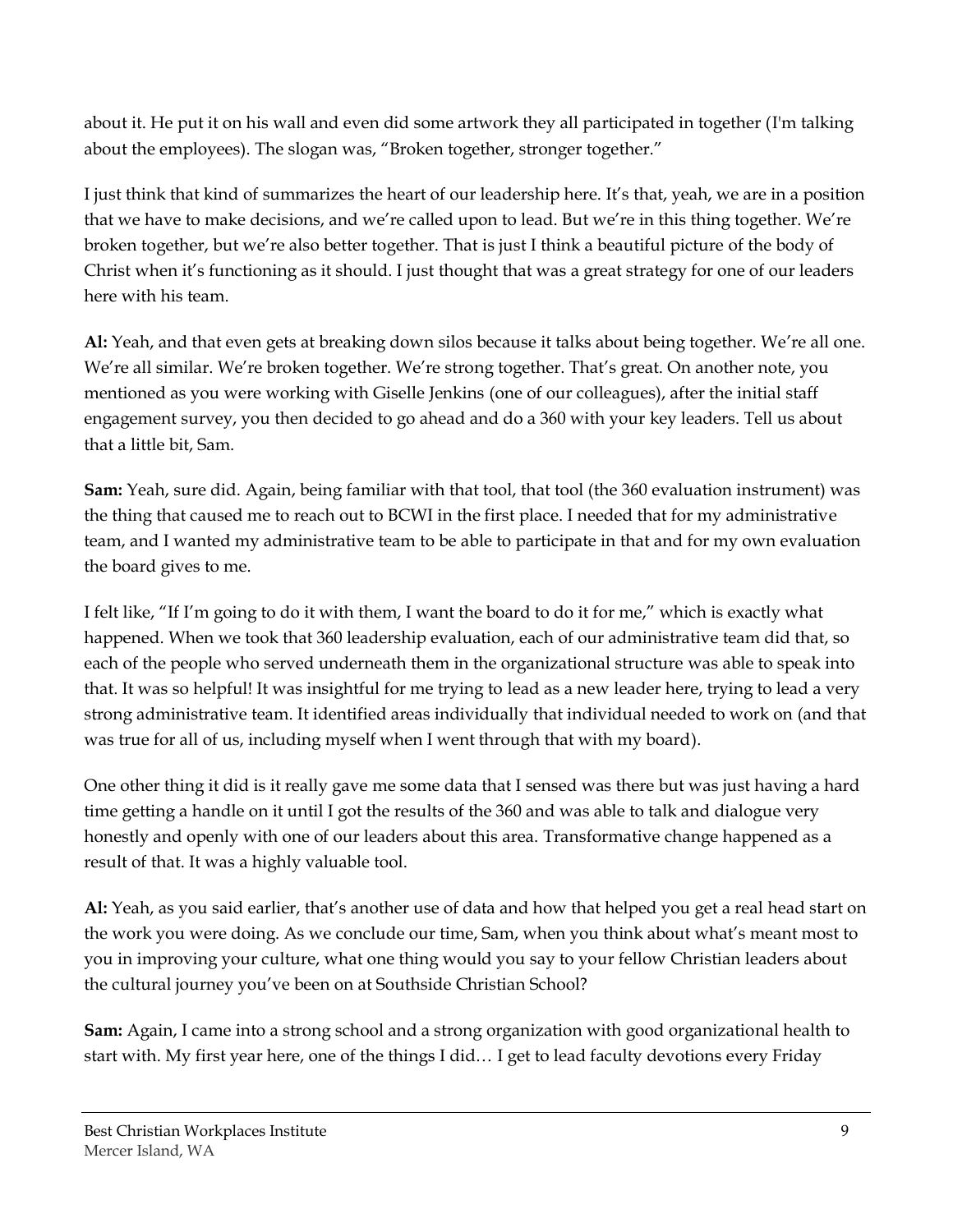morning. I get a 10-minute window to try and unpack a salient thought or a relevant thought from Scripture in just a 10-minute devotional before everybody gets going on their busy day.

What we decided to do was to do a study verse-by-verse of the book of 1 Thessalonians. As a matter of fact, I took a trip to Greece where Thessaloniki is located. I took a group of 15 students, and we followed the footsteps of Paul. One of the things Paul said in 1 Thessalonians to those believers there (that new baby church in Thessaloniki)… He wrote them that letter, that epistle (1 Thessalonians), and he was commending them for receiving the gospel, sharing the gospel, and heralding it out into their city, their state, and their country. Then he said, "But we need to excel still further."

Really what just really lights my jets or gets me excited, gives me energy, and fills me is the idea that, yeah, God has given us some level of strength, some level of effectiveness in the pursuit of our mission here at Southside Christian, but we can't be static. If we're not seeking to improve, we're declining.

I have challenged our faculty, our staff, and our student body that we're a good school, but we have to excel still further. We need to become a great school, and we're not doing this for ourselves. We're doing it for the kingdom. We're doing it for the Lord. It's less of us and more of him. But those words from Paul to the believers in Thessaloniki ("Excel still further") kind of rang in my mind. I got to be in the place, the very city, Paul interacted with those people a couple thousand years ago. We've kind of adopted that.

When I see that happening and people grabbing ahold of that ("Yes, we want to be better. We *can* be better. Let's do better"), that just excites me. That, I think, would be an example of something that just really lights my passions just a bit.

**Al:** Absolutely! Yes! Let's excel for the sake of the kingdom. Well, it's really been a pleasure. I want to thank you for being with us. I've enjoyed what we've talked about. What a great story. You came into a new role. You did some analysis. You found that, in fact, you wanted to have one program amongst your three schools, but really you had three unique schools, not one school system.

You measured the health of your culture. You followed that up with 360s with your leadership team. You developed four key initiatives to improve the unity, to create a sustainable strategy, to provide lifegiving work for those who are serving with you and healthy compensation and communication. Yet after a year, you found you had great improvements in all of those areas. In fact, you moved to a flourishing culture. That's a great story.

Sam Barfell, superintendent of Southside Christian School in Simpsonville, South Carolina, thank you for sharing your wisdom, your insights, and these great stories. Thank you for extending your ministry to the leaders who have been listening and benefiting from all you've shared with us today.